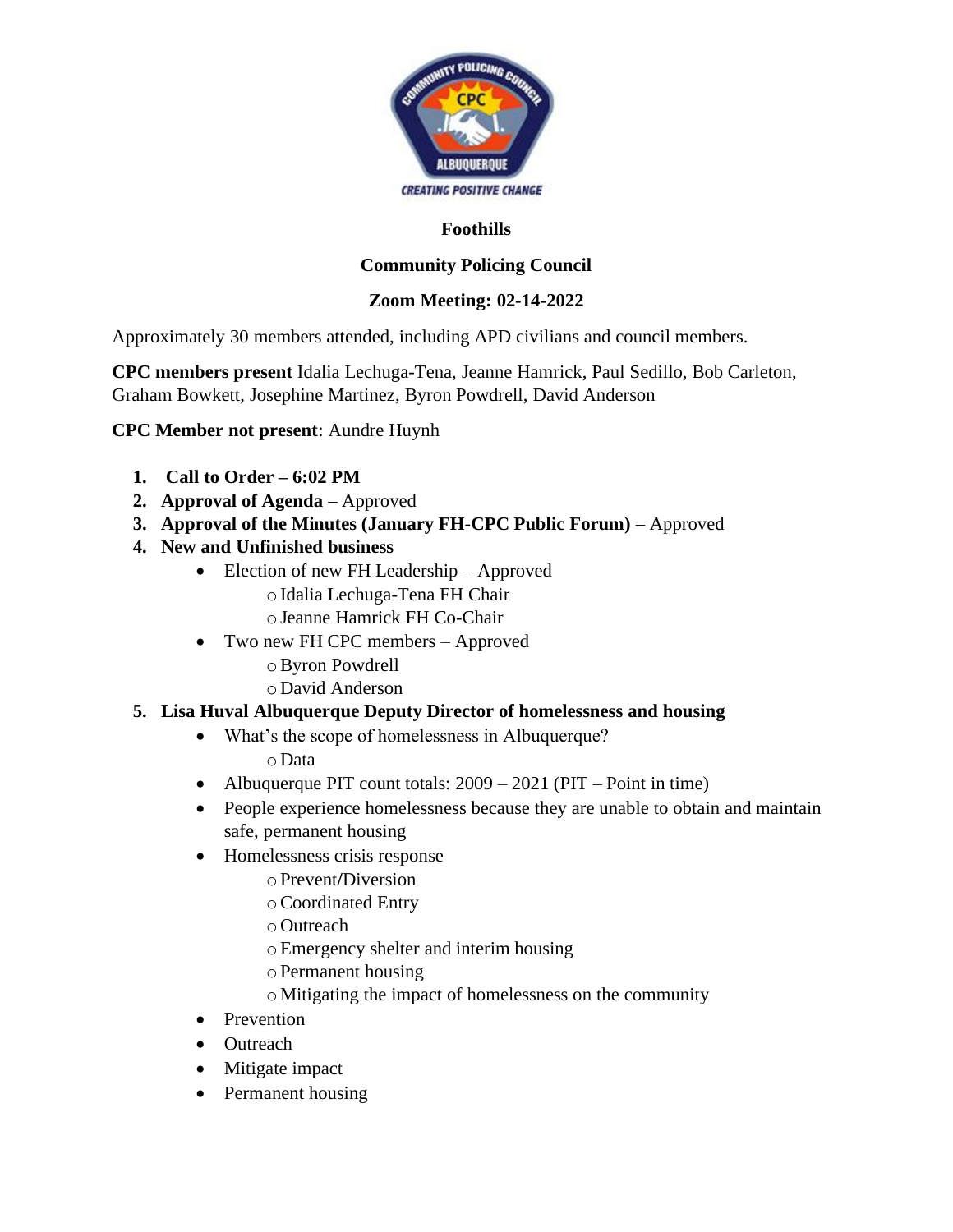- Emergency shelter
- WEHC
- Wellness motel
- Gateway center at Gibson health hub
- Hotel Voucher
- **Questions**
	- oHow many people does the westside shelter serve?
	- oWhat if it is on private property? Can albuquerque help clear those areas.
	- oDo you give motel vouchers to the homeless who have been given 72-hour notice?
	- oAre the people in the encampments given motel vouchers?
	- oHow do the homeless on the street get transportation to shelter?
	- oHave any homeless that have been in a hotel, had cause to be asked to leave? So, if yes, are they allowed future vouchers? What happens to them?
	- oDo you check for criminal background on motel vouchers?
	- oIs there a form of coordination to determine whether applicants are or have been receiving benefits from another organization?
	- oIs the city liable for damage to motels from city-backed vouchers or violence done to others while the homeless are staying in a motel? Is the city worried about these liability issues?

oWhy can't more motels in different parts of the city be utilized?

## **6. Heather Hoffman Executive Director Barrett Foundation**

- Barrett Foundation mission
- Barrett emergency shelter services
- Barrett motel referral process
- Rapid rehousing program
- Contact information
	- oHeather Hoffman Executive Director
		- ➢ Email: [hoffman@barretfoundation.org](mailto:hoffman@barretfoundation.org)
		- $\blacktriangleright$  Phone: (505) 246-9244 x 101
	- oLanndhese Talice Director of programs
		- ➢ Email: [ltalice@barrettfoundation.org](mailto:ltalice@barrettfoundation.org)
		- $\blacktriangleright$  Phone: (505) 246-9244 x 103

## **7. FH area command update Commander James Collins**

- On Saturday the new bid went into effect with the twelve-hour shift.
- Paragraph 260 Each area command have their own outreach program
	- oFH area command mission/Vision
	- oStrategic objectives
		- $\triangleright$  Information will be disseminated using various methods to reach the community
			- a. FH area command method of communication